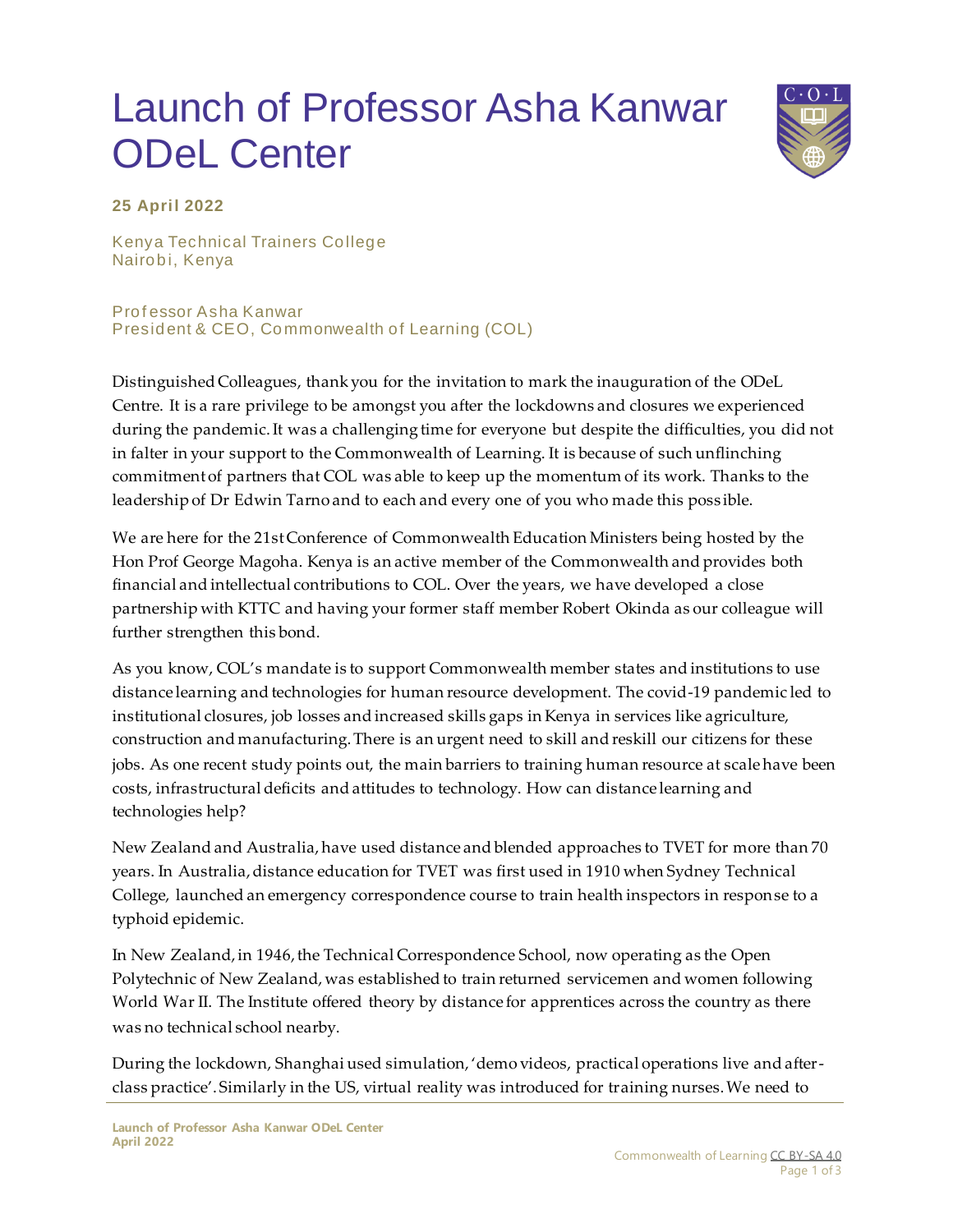find technology solutions for practicals that can work in low bandwidth situations and courses that are available as OER.

COL has been supporting TVET in Kenya since 2010. Partners include the Ministry of Education, Technical and Vocational Education and Training Authority, National Industrial Training Authority, and several TVET institutions including the Kenya Technical Trainers College. To ensure Kenya's national TVET institutions have the capacity for developing and delivering quality courses, COL has initiated a mentorship programme for staff at TVETA on quality assurance, and technical support for implementing ODL programmes.

Through COL support, KTTC established its Open Distance and eLearning department in 2013 and subsequently developed its ODeL policy and strategy with robust capacity building, making KTTC the prime institution for blended TVET in the country. As an immediate response to the Covid-19 pandemic, COL supported the establishment of a TVET Learning Resource Catalogue. I understand this will be shared nationally. COL's partnership with KTTC has resulted in the development and offering of several courses including on disability needs assessment and assistive technologies. Supporting persons with disabilities and women is of particular importance to COL.

Using blended learning approaches, COL is building the capacity of subject matter experts in engineering and textiles to develop competency based OER, aligned to the national occupational standards approved by TVETA. COL is also supporting KTTC and industry partners, to re-skill, upskill and new-skill Master Craftsmen and women in the informal sector for blended apprenticeship training which will commence next month. I hope that the launching of the ODeL Center at KTTC, will mark a new phase in strengthening the capability of pre-service and in-service technical and vocational trainers to integrate online and blended learning in their training practices. This will go a long way in skilling and reskilling Kenyans for employment and entrepreneurship.

COL's model blends workplace plus online learning for training that aligns with national qualifications. The model is more cost-effective through the development and sharing of open education resources which can be reused and repurposed nationally and across Africa.

How does the model work? The first step is a partnership between a TVET institution and an industry partner to identify skills gaps. Industry experts and academics then work together to design a blended learning experience and develop learning and assessment materials for joint delivery. Another key element of the model is capacity building, which include developing videos and online materials.

Can practical skills be developed online? Learning practical skills begins with observing and then imitating followed by practice and more practice. Competence involves more than just being able to do the task – it is practice until the skill becomes instinctive when the furniture maker can 'feel the wood', so to speak. Feedback is important so that the learner is guided in how to learn the correct techniques and continue improving. Online learning can contribute by enabling observation of practical skills through videos, digital resources and manuals. Some imitation is poss ible through virtual reality and simulations. Where online learning environments really add value is in the assessment of practical skills.